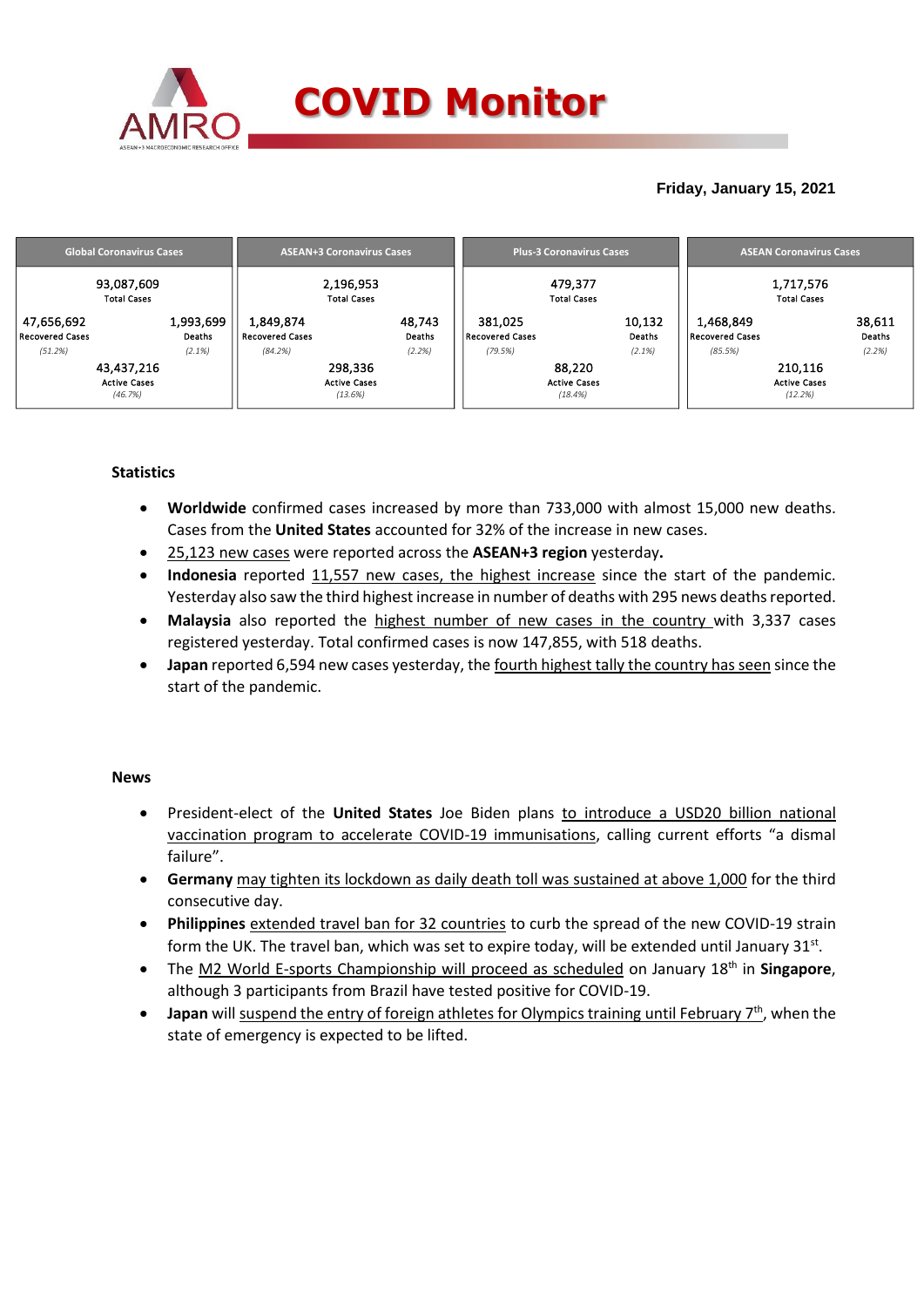

#### Overview of Confirmed COVID-19 Cases

| <b>Economy</b>       | <b>Total</b><br>Cases | Cases per 1M<br>Population | <b>New</b><br>Cases | <b>New Cases</b><br>per 1M Pop. | <b>New Cases</b><br>$(7$ -day avg) <sup>1</sup> | <b>∆New Cases</b> | ∆% New<br>Cases | <b>Total</b><br><b>Deaths</b> | <b>New</b><br><b>Deaths</b> | <b>Fatality</b><br>Rate (%) | <b>Total</b><br>Recovered | Recovery<br>Rate (%) | <b>Active</b><br><b>Cases</b> | <b>Resolved</b><br>cases $(%)2$ |
|----------------------|-----------------------|----------------------------|---------------------|---------------------------------|-------------------------------------------------|-------------------|-----------------|-------------------------------|-----------------------------|-----------------------------|---------------------------|----------------------|-------------------------------|---------------------------------|
| Global               | 93,087,609            |                            | 733,459             |                                 |                                                 | $-16,781$         | 0.8             | 1,993,699                     | 14,962                      | 2.1                         | 47,656,692                | 51.2                 | 43,437,216                    | 53.3                            |
| ASEAN+3              | 2,196,953             |                            | 25,213              |                                 |                                                 | 2,418             | 1.2             | 48,743                        | 444                         | 2.2                         | 1,849,874                 | 84.2                 | 298,336                       | 53.3                            |
| Plus-3               | 479,377               |                            | 7,280               |                                 |                                                 | 765               | 1.5             | 10,132                        | 82                          | 2.1                         | 381,025                   | 79.5                 | 88,220                        | 86.4                            |
| ASEAN                | 1,717,576             |                            | 17,933              |                                 |                                                 | 1,653             | $1.1$           | 38,611                        | 362                         | 2.2                         | 1,468,849                 | 85.5                 | 210,116                       | 85.9                            |
|                      |                       |                            |                     |                                 |                                                 |                   |                 |                               |                             |                             |                           |                      |                               |                                 |
| China                | 87,988                | 63                         | 144                 | 0.1                             |                                                 | 6                 | 0.2             | 4,635                         | $\mathbf 0$                 | 5.3                         | 82,349                    | 93.6                 | 1,004                         | 98.9                            |
| Hong Kong, China     | 9,414                 | 1,233                      | 29                  | 3.8                             |                                                 | $-13$             | 0.3             | 161                           | $\mathbf 0$                 | 1.7                         | 8,631                     | 91.7                 | 622                           | 93.4                            |
| Japan                | 310,734               | 2,471                      | 6,594               | 52.4                            |                                                 | 775               | 2.2             | 4,119                         | 60                          | 1.3                         | 233,509                   | 75.1                 | 73,106                        | 76.5                            |
| Korea                | 71,241                | 1,369                      | 513                 | 9.9                             |                                                 | $-3$              | 0.7             | 1,217                         | 22                          | $1.7$                       | 56,536                    | 79.4                 | 13,488                        | 81.1                            |
|                      |                       |                            |                     |                                 |                                                 |                   |                 |                               |                             |                             |                           |                      |                               |                                 |
| Indonesia            | 869,600               | 3,222                      | 11,557              | 42.8                            |                                                 | 279               | 1.3             | 25,246                        | 295                         | 2.9                         | 711,205                   | 81.8                 | 133,149                       | 84.7                            |
| Malaysia             | 147,855               | 4,451                      | 3,337               | 100.4                           |                                                 | 352               | 2.3             | 578                           | 15                          | 0.4                         | 113,288                   | 76.6                 | 33,989                        | 77.0                            |
| Philippines          | 494,605               | 4,495                      | 1,905               | 17.3                            |                                                 | 463               | 0.4             | 9,739                         | 40                          | 2.0                         | 459,252                   | 92.9                 | 25,614                        | 94.8                            |
| Singapore            | 59,029                | 10,352                     | 45                  | 7.9                             |                                                 | $\overline{7}$    | 0.1             | 29                            | 0                           | 0.0                         | 58,757                    | 99.5                 | 243                           | 99.6                            |
| Thailand             | 11,450                | 168                        | 459                 | 6.7                             |                                                 | 459               | 4.2             | 69                            | $\overline{2}$              | 0.6                         | 8,288                     | 72.4                 | 3,093                         | 73.0                            |
|                      |                       |                            |                     |                                 |                                                 |                   |                 |                               |                             |                             |                           |                      |                               |                                 |
| Brunei Darussalam    | 174                   | 386                        | $\mathbf 0$         | 0.0                             |                                                 | 0                 | 0.0             | $\overline{3}$                | $\mathbf 0$                 | 1.7                         | 168                       | 96.6                 | 3                             | 98.3                            |
| Cambodia             | 426                   | 25                         | 15                  | 0.9                             |                                                 | $\overline{2}$    | 3.6             | 0                             | $\mathbf 0$                 | 0.0                         | 381                       | 89.4                 | 45                            | 89.4                            |
| Lao PDR              | 41                    | $6\phantom{1}6$            | 0                   | 0.0                             |                                                 | $\mathbf 0$       | 0.0             | 0                             | $\mathbf 0$                 | 0.0                         | 41                        | 100.0                | $\Omega$                      | 100.0                           |
| Myanmar              | 132,865               | 2,489                      | 605                 | 11.3                            |                                                 | 82                | 0.5             | 2912                          | $10\,$                      | 2.2                         | 116100                    | 87.4                 | 13,853                        | 89.6                            |
| Vietnam              | 1,531                 | 16                         | 10                  | 0.1                             |                                                 | 9                 | 0.7             | 35                            | $\mathbf 0$                 | 2.3                         | 1,369                     | 89.4                 | 127                           | 91.7                            |
|                      |                       |                            |                     |                                 |                                                 |                   |                 |                               |                             |                             |                           |                      |                               |                                 |
| Belgium              | 672,886               | 58,425                     | 2,637               | 229.0                           |                                                 | $-290$            | 0.4             | 20,294                        | 44                          | 3.0                         |                           |                      |                               |                                 |
| France               | 2,845,701             | 43,784                     | 21,228              | 326.6                           |                                                 | $-2,475$          | 0.8             | 68,942                        | 282                         | 2.4                         |                           |                      |                               |                                 |
| Germany              | 2,015,235             | 24,287                     | 21,343              | 257.2                           |                                                 | $-4,223$          | 1.1             | 45,207                        | 1,111                       | 2.2                         | 1,661,394                 | 82.4                 | 308,634                       | 84.7                            |
| Italy                | 2,336,279             | 38,787                     | 17,243              | 286.3                           |                                                 | 1,470             | 0.7             | 80,848                        | 522                         | 3.5                         | 1,694,051                 | 72.5                 | 561,380                       | 76.0                            |
| Netherlands          | 908,306               | 52,561                     | 19,085              | 1,104.4                         |                                                 | 12,999            | 2.1             | 12,875                        | 190                         | 1.4                         |                           | $\epsilon$           |                               | $\sim$                          |
| Spain                | 2,211,967             | 47,198                     | 35,878              | 765.5                           |                                                 | $-2,991$          | 1.6             | 53,079                        | 201                         | 2.4                         | 150,376                   | 6.8                  | 53,521                        | 97.6                            |
| Switzerland          | 492,832               | 56,995                     | 2,474               | 286.1                           |                                                 | $-527$            | 0.5             | 8,586                         | 65                          | 1.7                         | 317,600                   | 64.4                 | 166,646                       | 66.2                            |
| United Kingdom       | 3,269,757             | 48,617                     | 58,181              | 865.1                           |                                                 | 10,656            | 1.8             | 86,163                        | 1,396                       | 2.6                         |                           | ×,                   |                               | $\sim$                          |
|                      |                       |                            |                     |                                 |                                                 |                   |                 |                               |                             |                             |                           |                      |                               |                                 |
| Brazil               | 8,324,294             | 39,381                     | 67,758              | 320.6                           |                                                 | 6,859             | 0.8             | 207,095                       | 1,131                       | 2.5                         | 7,394,739                 | 88.8                 | 722,460                       | 91.3                            |
| Canada               | 693,658               | 18,344                     | 7,447               | 196.9                           |                                                 | 308               | 1.1             | 17,559                        | 155                         | 2.5                         | 599,753                   | 86.5                 | 76,346                        | 89.0                            |
| Argentina            | 1,770,715             | 38,873                     | 13,286              | 291.7                           |                                                 | 561               | 0.8             | 45,125                        | 142                         | 2.5                         | 1,549,490                 | 87.5                 | 176,100                       | 90.1                            |
| Mexico               | 1,588,369             | 12,498                     | 16,468              | 129.6                           |                                                 | 595               | 1.0             | 137,916                       | 999                         | 8.7                         | 1,185,621                 | 74.6                 | 264,832                       | 83.3                            |
| Peru                 | 1,040,231             | 31,691                     | 0                   | 0.0                             |                                                 | $-2,881$          | 0.0             | 38,399                        | $\mathbf 0$                 | 3.7                         | 976,202                   | 93.8                 | 25,630                        | 97.5                            |
| <b>United States</b> | 23,212,665            | 70,118                     | 235,147             | 710.3                           |                                                 | 1,589             | 1.0             | 386,704                       | 3,860                       | 1.7                         |                           | ä,                   |                               | $\sim$                          |
|                      |                       |                            |                     |                                 |                                                 |                   |                 |                               |                             |                             |                           |                      |                               |                                 |
| Australia            | 28,669                | 1,104                      | 9                   | 0.3                             |                                                 | $-1$              | 0.0             | 909                           | $\mathbf 0$                 | 3.2                         | 25,884                    | 90.3                 | 1,876                         | 93.5                            |
| India                | 10,512,093            | 7,676                      | 0                   | 0.0                             |                                                 | $-16,946$         | 0.0             | 151,727                       | $\mathsf 0$                 | 1.4                         | 10,146,763                | 96.5                 | 213,603                       | 98.0                            |
| Iran                 | 1,311,810             | 15,589                     | 6,471               | 76.9                            |                                                 | 154               | 0.5             | 56,538                        | 81                          | 4.3                         | 1,101,599                 | 84.0                 | 153,673                       | 88.3                            |
| Russia               | 3,459,237             | 23,594                     | 24,303              | 165.8                           |                                                 | 1,759             | 0.7             | 63,016                        | 553                         | 1.8                         | 2,851,737                 | 82.4                 | 544,484                       | 84.3                            |
| Saudi Arabia         | 364,440               | 10,483                     | 169                 | 4.9                             |                                                 | -6                | 0.0             | 6,310                         | 6                           | 1.7                         | 356,201                   | 97.7                 | 1,929                         | 99.5                            |
| South Africa         | 1,296,806             | 21,715                     | 18,503              | 309.8                           |                                                 | $-52$             | 1.4             | 35,852                        | 712                         | 2.8                         | 1,049,740                 | 80.9                 | 211,214                       | 83.7                            |

Source: Haver Analytics, sourced from Johns Hopkins University; AMRO staff calculations.<br>Notes: New cases since previous day. Δ% refers to percentage change since previous day. Fatality rate measured as deaths per confirm

2/ Resolved cases (i.e. non-active cases) to total cases; serves as a proxy for the stage of the cycle.

Data as of 14/1/2021